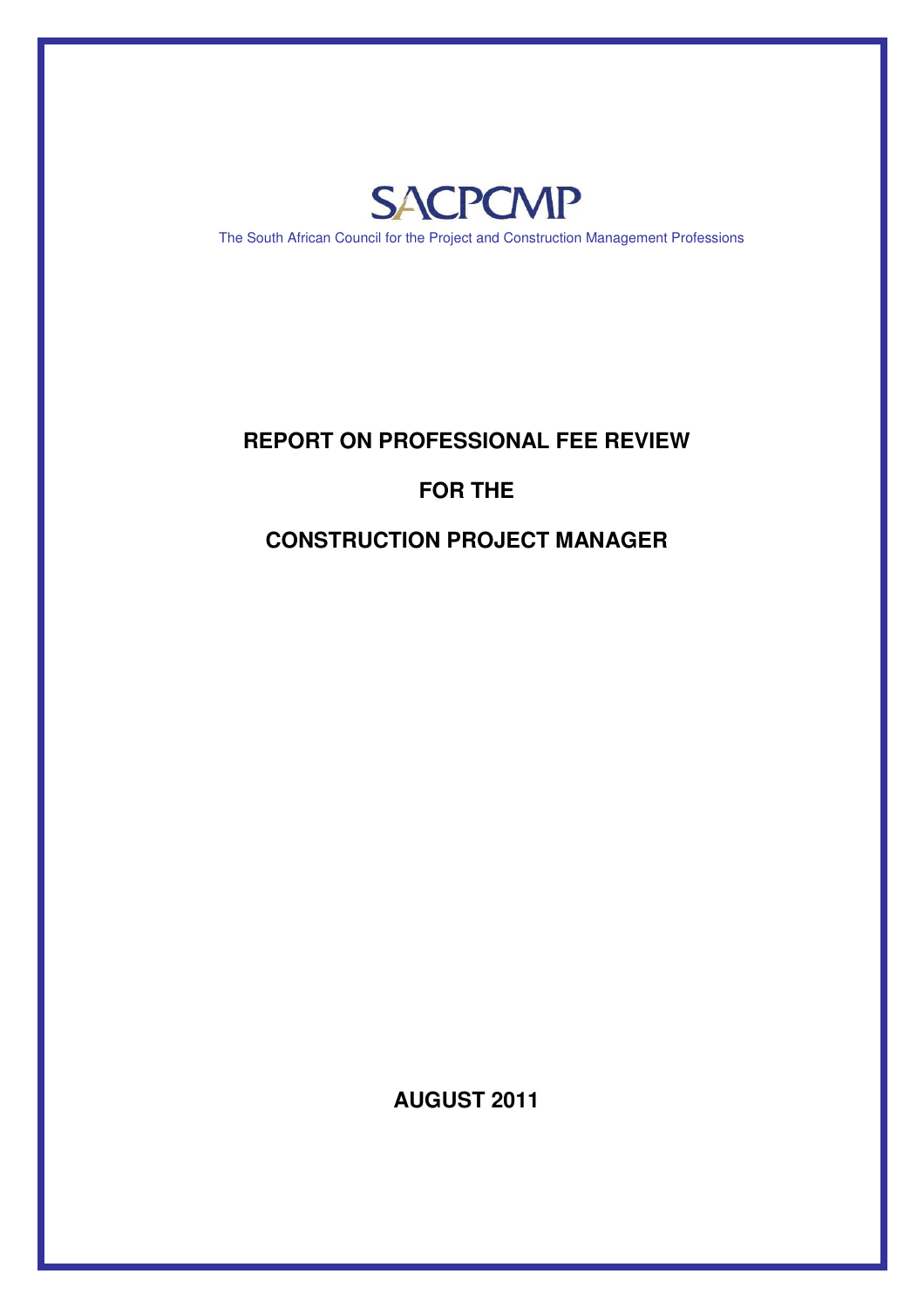### 1.0 INTRODUCTION AND BACKGORUND

The report gives the brief account of the basis and reasoning of the SACPCMP Professional Fee Committee in the review of Professional Fee for the Construction Project Manager as required by the CBE in terms of the Built Environment Councils Acts. The fee review had to be in line with the Framework for Professional Fee Review issued by the CBE.

#### 2.0 BASIS OF THE FEE REVIEW

In the review process the committee noted that since the development of the current 'Recommended Guideline Fees' for the Construction Project Manager (CPM) which developed in 2001, there have been various new industry practices geared at improving the construction project delivery process and these have changed the nature and extent of involvement of the CPM on projects resulting the CPM having to review the way they deliver their services. These factors have amounted to the CPM having to employ more resources on project to address these issues and to achieve the increasing expectation of clients and requirements of the projects.

The following five major factors were identified as having major impact on the services of the CMP;

1. The growing complexity and size of Projects

It has become necessary for Project Managers to employ more resources to handle the larger projects as a combination of a number of sub projects resulting in increased resource requirements on the projects.

2. More Professional Disciplines

More professional are now required (OH&S Consultants, Environmental, Green-sustainable consultants etc.) in the project delivery process resulting in more parties to co-ordinate and manage on the projects.

3. Lack of Skills

The general lack of skills in the industry in the professional field results in clients looking to Project Managers to fill the gaps and this leads to more coordination and administration for the project manager.

4. Quality Management

The project manager is becoming more and more involved in quality management issues on projects due to relative competence of the professionals, contractors and sub-contractors which is an added dimension to their work

5. Community Issues

Due to the sensitivity of the community and the growing need to achieve community satisfaction as one of the cardinal project objectives, the project manager is becoming more involved in community liaison co-ordination and other matters which were not previously part of their duties. The relative knowledge base of developers in this area results in more work and responsibility for the project manager